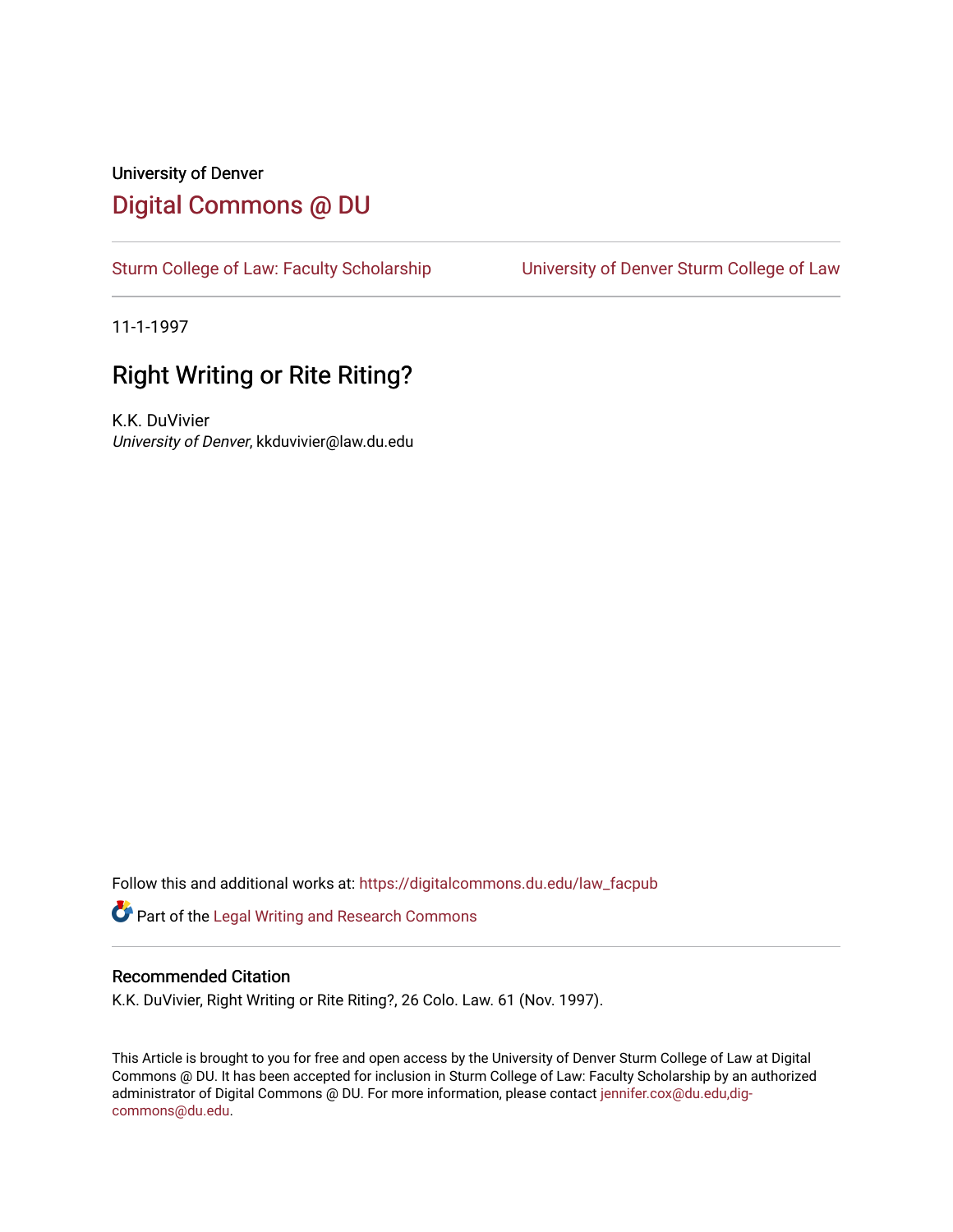### Right Writing or Rite Riting?

### Publication Statement

Copyright is held by the author. User is responsible for all copyright compliance.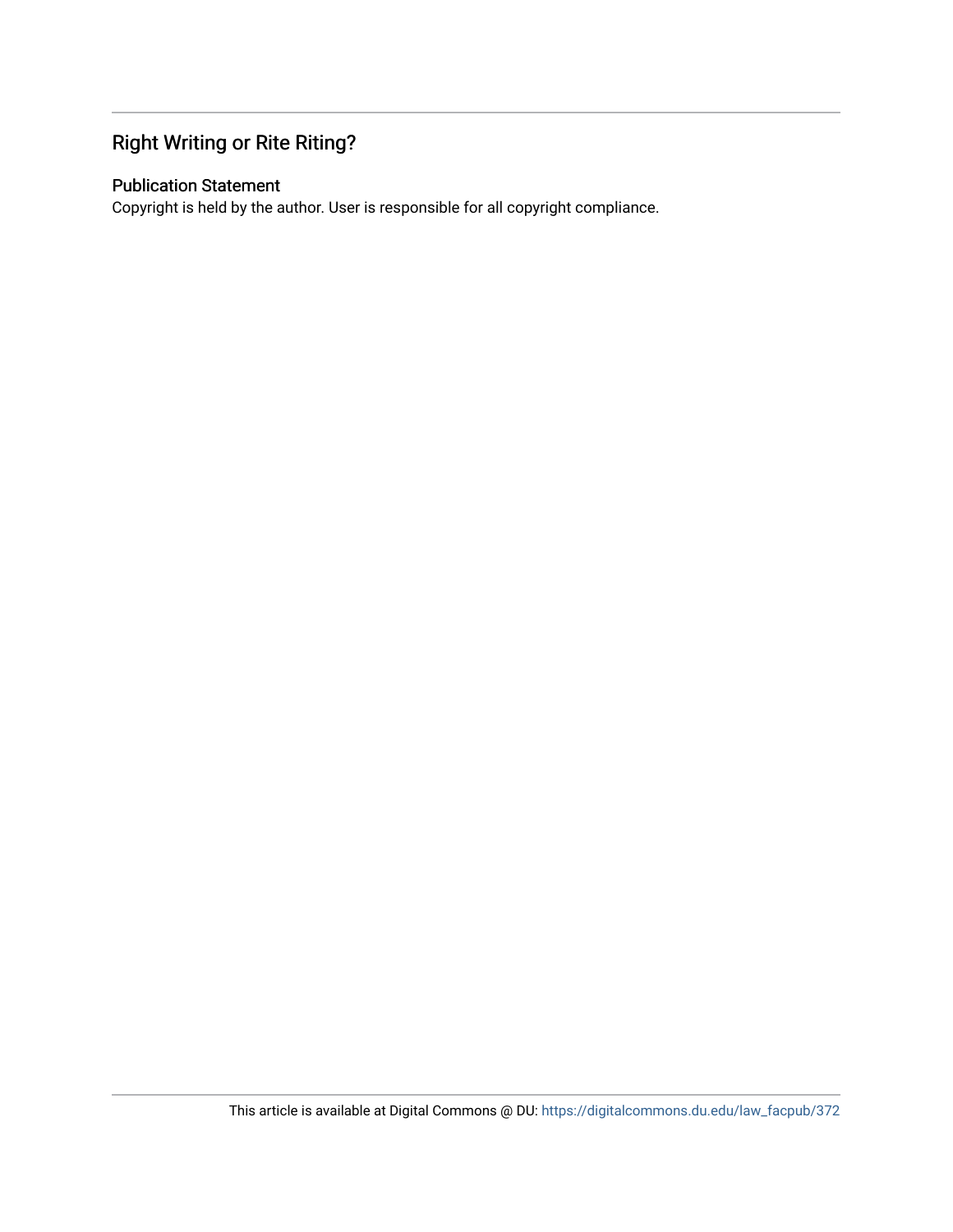# **The Scrivener: Modern Legal Writing**

i . .. .. . .. .. .. .. i~i ! ! ii !!i~ ~ii!!iiiiiiiii~ ~iiiiii~iiiiii~i!iiiiiii ! i ! ii~i! i i~ iiiiiiiii ~~' <sup>i</sup> o ..



# **Right Writing or Rite Riting?**

*by KK DuVivier I © 1997 KK Dutvier*



How often have you fretted over a spelling, punctuation, or grammar rule? Is the word spelled "O.K.," "OK," or "Okay"? Is it"disc" or "disk"? Do we use an apostrophe for "1990's," or is it "1990s"? Do we put punctuation inside or outside of quotation marks?

You hate to waste time, and money, over such petty questions, but you also do not want to appear uneducated. To complicate the issue, many of the respected sources-the U.S. Government Printing Office, the Associated Press, and the New York Times—list conflicting rules. Our dream might be of one uniform source for the correct form.

German writers now can live that dream. After more than two decades of deliberation, a government-sponsored commission, composed of linguists from the major German-speaking countries, recently issued a new standard German grammar called *Die neue deutsche Rechtschreibung.*

German writers should have embraced the *Rechtschreibung.* Although it contains over 600,000 entries addressing the rules of spelling, punctuation, and capitalization, its goal is to simplify and standardize the German language. One hundred spelling rules were cut from the official list (212, reduced to 112), and the rules governing commas were cut from fifty-two to nine.

Instead of praise, however, *Rechtschreibung* is receiving resistance and ridicule. It was to be phased in over a seven-year period, but already *Rechtschreibung* has been boycotted by major newspapers and magazines, including the prestigious *Der Spiegel.* Even German President Roman Herzog has rejected it, saying, "In the future, I'll do what I've done up till now: speak as I wish."1

#### **DO YOU HAVE QUESTIONS ABOUT LEGAL WRITING?**

**KK.** DuVivier will be happy to address them through *The Scrivener* column. Send your questions to: K.K. DuVivier, University of Colorado School of Law, Cam**pus** Box 401, Boulder, **CO 80309-0401** or through e-mail to: duvivier@spot.colorado.edu.

President Herzog's remark highlights an age-old debate. Should dictionaries and style manuals record popular usage or dictate it? Advocates of rule books have had an impact; schools dictate standardized grammar and spelling. Some of the debate about teaching children to read through a "wholelanguage" (or context) approach is that spelling and grammar skills are weakened.

Yet, few can debate that language is a living and evolving creature that cannot be tamed. Each time a new dictionary or manual is issued, it records new words, spellings, and rules to reflect the latest changes in the language. Every writer has the power to create new words or vary punctuation to achieve the impact desired. When the new form is more effective than the old, it is adopted by others, and no rule book can prevent its widening acceptance.

In contrast to many other writing contexts, legal writing is conservative. Because our form should never distract our readers from the substance, standard rules are the norm. *The Bluebook,* although widely criticized, gives us the uniformity legal writers seek for citation style. Furthermore, *The Bluebook* lists two specific style manuals-- *US. Government Printing Office Style Manual* (1986) and *The Chicago Manual of Style* (14th rev. ed., 1993)<sup>2</sup>—in an effort to standardize grammar, punctuation, and spelling in legal writing as well. Although the English language probably never will have *aRechtschreibung* these standard legal-writing sources come close.

In closing, I'd like to share a parody *of Rechtschreibung, de*scribing a five-year phase-in for a comparable standardized code for English spelling:3

In the first year,"s" will be used instead of the soft "c." Sertainly, sivil servants will resieve this news with joy Also, the hard **"c"** will be replased with "k." Not only will this klear up konfusion, but typewriters kan have one less letter.4

There will be growing publik enthusiasm in the sekond year, when the troublesome "ph" will be replased by "f." This will make words like"fotograf'" twenty per sent shorter.

*KK DuVivier is a senior instructor of Legal Writing and Appellate Court Advocacy at the University of Colorado School of Law, Boulder*